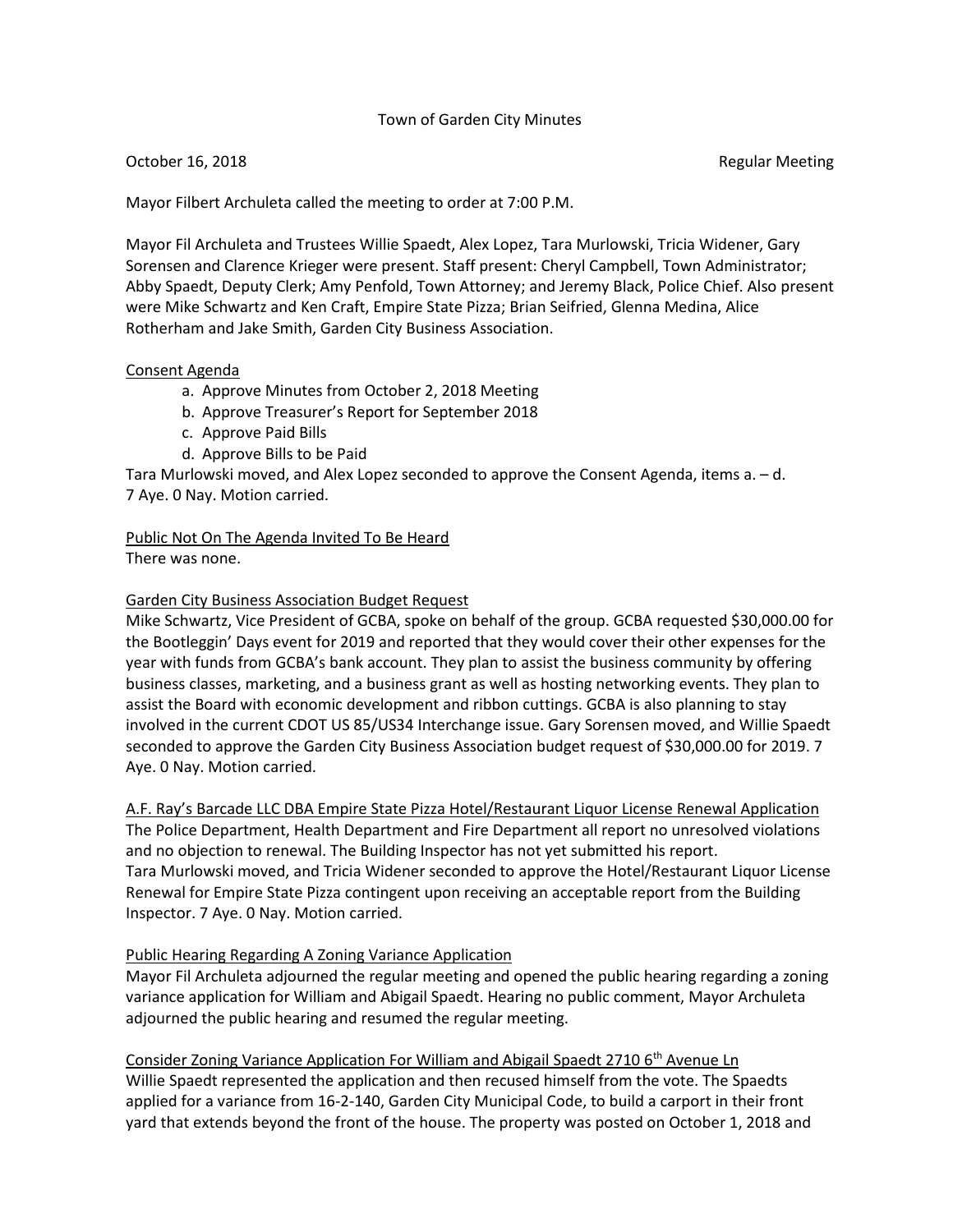the hearing notice was published in the Greeley Tribune on October 7, 2018. Jonathan Gesick, ProCode Inc had no objections to the variance with the condition that the sides of the carport remain open. Clarence Krieger moved, and Gary Sorensen seconded to approve the zoning variance application for William and Abigail Spaedt 2710 6<sup>th</sup> Avenue Ln. 6 Aye. 0 Nay. Motion carried.

# Update on 8th Avenue Realignment Project

Bench placement was done today. Concrete is scheduled to be completed by end of day October 17, 2018. Paving is scheduled for Friday and Saturday, October  $19<sup>th</sup>$  and  $20<sup>th</sup>$ . Permanent Striping and tree planting are both scheduled for the week of October 22, 2018.

## Consider Attendance at Town County Dinner

Tara Murlowski moved, and Willie Spaedt seconded to approve attendance at the Town County Dinner on Thursday October 25, 2018 for all who want to attend. 7 Aye. 0 Nay. Motion carried.

### Consider ARMA (Association of Records Managers and Administrators) for Deputy Clerk

Tricia Widener moved, and Clarence Krieger seconded to approve ARMA Training and Certification for Deputy Clerk Abby Spaedt at a cost of \$1595.00. 7 Aye. 0 Nay. Motion carried.

## Consider Holiday Closures for 2019

Tara Murlowski moved, and Clarence Krieger seconded to approve the list of Holiday Closures for 2019. 7 Aye. 0 Nay. Motion carried.

## Social Media Overview by Town Administrator

Town Administrator Cheryl Campbell presented an overview of the CML Knowledge Now Publication regarding social media accounts belonging to Elected Officials. Trustee Tara Murlowski requested that the overview be added to the Elected Officials Handbook.

# Police Chief's Reports

- a. September Incident Report
- b. September Time of Day Report
- c. September Accident Report
- d. September Citation Report

Chief Black answered questions regarding incidents on his reports. He reported to the Board of Trustees that officers are still finding drugs in cars, both during traffic stops and in the parking lots at the bars. He also reported that the Department is receiving a 2011 crown Victoria free of charge from Littleton Police Department and that the PD was granted a \$1500.00 grant for soft body armor. The Chief read a letter to the Board regarding his nomination of Tara Murlowski for the 2018 Community Volunteer Award for the Youth and Family Connections Heroes Celebration on November 9, 2018.

### Attorney's Report

Town Attorney Amy Penfold thanked the Board for their flexibility during her recent absence.

# Other Board Issues

Town Administrator Cheryl Campbell explained a quote from Xcel Energy that came in the day before the meeting. The quote is to relocate overhead electrical lines to underground service. The quote is for \$20,914.41, and there may be some additional costs for conduit. Part of the cost of the quote is for electrical service to the Lamar Billboard in front of Rick's Furniture, which is where the overhead lines are located. The Town Administrator will work with Lamar to share the cost of the project, but the overhead lines need to be removed and the service to our street lights on that side of the street